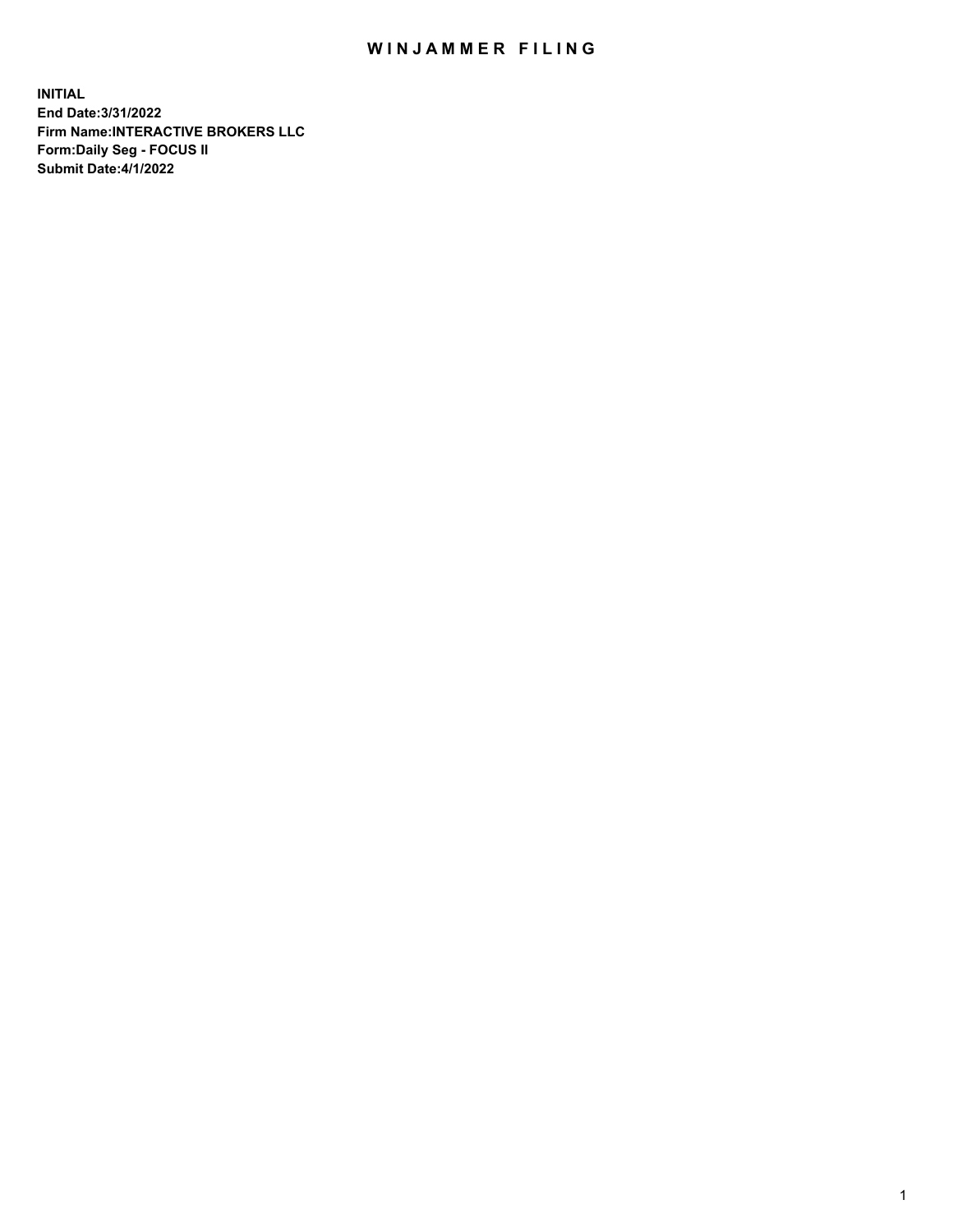**INITIAL End Date:3/31/2022 Firm Name:INTERACTIVE BROKERS LLC Form:Daily Seg - FOCUS II Submit Date:4/1/2022 Daily Segregation - Cover Page**

| Name of Company                                                                                                                                                                                                                                                                                                                | <b>INTERACTIVE BROKERS LLC</b>                                                                 |
|--------------------------------------------------------------------------------------------------------------------------------------------------------------------------------------------------------------------------------------------------------------------------------------------------------------------------------|------------------------------------------------------------------------------------------------|
| <b>Contact Name</b>                                                                                                                                                                                                                                                                                                            | James Menicucci                                                                                |
| <b>Contact Phone Number</b>                                                                                                                                                                                                                                                                                                    | 203-618-8085                                                                                   |
| <b>Contact Email Address</b>                                                                                                                                                                                                                                                                                                   | jmenicucci@interactivebrokers.c<br>om                                                          |
| FCM's Customer Segregated Funds Residual Interest Target (choose one):<br>a. Minimum dollar amount: ; or<br>b. Minimum percentage of customer segregated funds required:% ; or<br>c. Dollar amount range between: and; or<br>d. Percentage range of customer segregated funds required between:% and%.                         | $\overline{\mathbf{0}}$<br>$\overline{\mathbf{0}}$<br>155,000,000 245,000,000<br>00            |
| FCM's Customer Secured Amount Funds Residual Interest Target (choose one):<br>a. Minimum dollar amount: ; or<br>b. Minimum percentage of customer secured funds required:%; or<br>c. Dollar amount range between: and; or<br>d. Percentage range of customer secured funds required between:% and%.                            | $\overline{\mathbf{0}}$<br>$\overline{\mathbf{0}}$<br>80,000,000 120,000,000<br>0 <sub>0</sub> |
| FCM's Cleared Swaps Customer Collateral Residual Interest Target (choose one):<br>a. Minimum dollar amount: ; or<br>b. Minimum percentage of cleared swaps customer collateral required:% ; or<br>c. Dollar amount range between: and; or<br>d. Percentage range of cleared swaps customer collateral required between:% and%. | $\frac{0}{0}$<br>0 <sub>0</sub><br>0 <sub>0</sub>                                              |

Attach supporting documents CH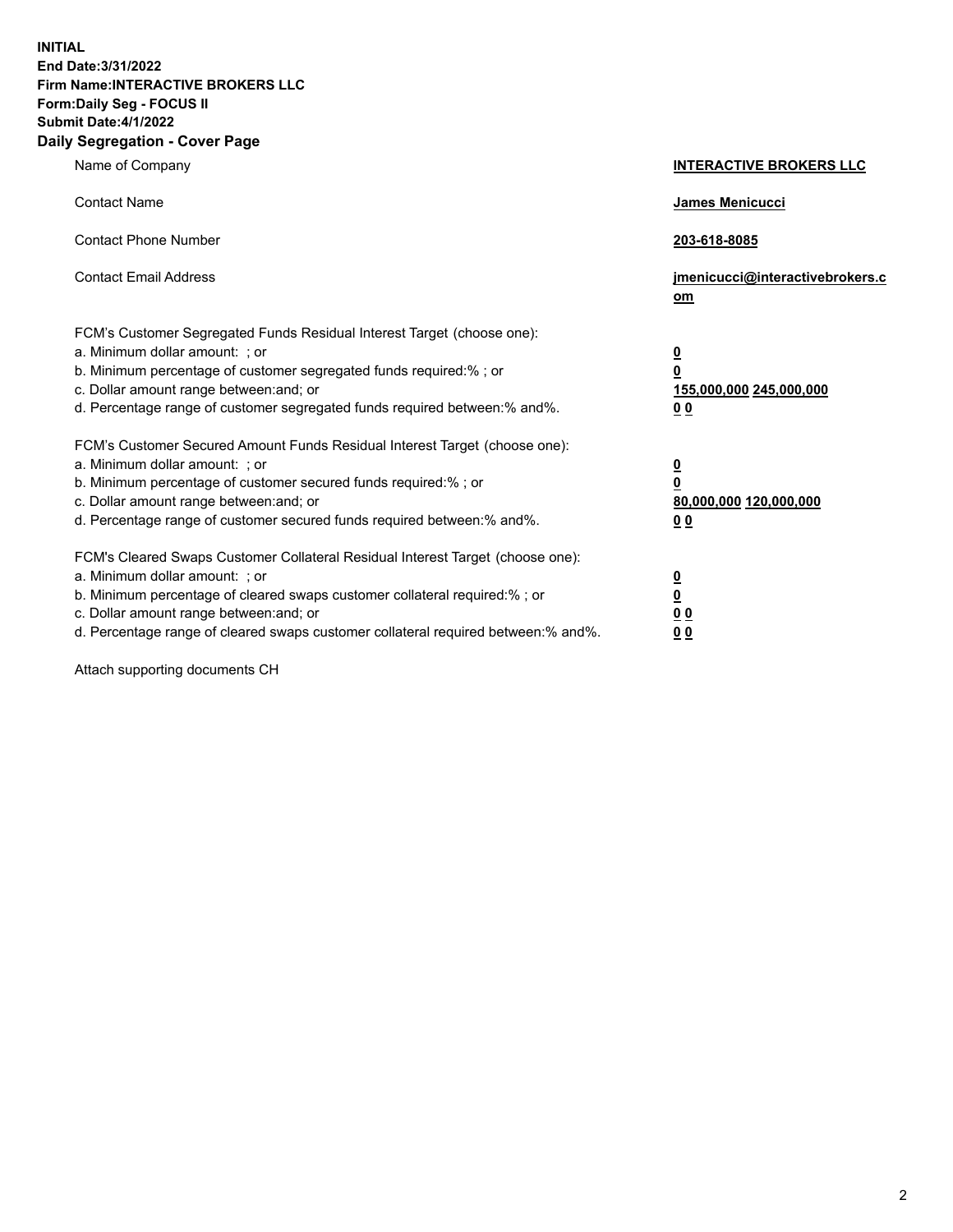**INITIAL End Date:3/31/2022 Firm Name:INTERACTIVE BROKERS LLC Form:Daily Seg - FOCUS II Submit Date:4/1/2022 Daily Segregation - Secured Amounts**

|     | Dany Ocgregation - Occarea Anioants                                                                        |                                   |
|-----|------------------------------------------------------------------------------------------------------------|-----------------------------------|
|     | Foreign Futures and Foreign Options Secured Amounts                                                        |                                   |
|     | Amount required to be set aside pursuant to law, rule or regulation of a foreign                           | $0$ [7305]                        |
|     | government or a rule of a self-regulatory organization authorized thereunder                               |                                   |
| 1.  | Net ledger balance - Foreign Futures and Foreign Option Trading - All Customers                            |                                   |
|     | A. Cash                                                                                                    | 520,328,482 [7315]                |
|     | B. Securities (at market)                                                                                  | $0$ [7317]                        |
| 2.  | Net unrealized profit (loss) in open futures contracts traded on a foreign board of trade                  | 31,598,346 [7325]                 |
| 3.  | Exchange traded options                                                                                    |                                   |
|     | a. Market value of open option contracts purchased on a foreign board of trade                             | 104,690 [7335]                    |
|     | b. Market value of open contracts granted (sold) on a foreign board of trade                               | -25,730 [7337]                    |
| 4.  | Net equity (deficit) (add lines 1. 2. and 3.)                                                              | 552,005,788 [7345]                |
| 5.  | Account liquidating to a deficit and account with a debit balances - gross amount                          | 4,038 [7351]                      |
|     | Less: amount offset by customer owned securities                                                           | 0 [7352] 4,038 [7354]             |
| 6.  | Amount required to be set aside as the secured amount - Net Liquidating Equity                             | 552,009,826 [7355]                |
|     | Method (add lines 4 and 5)                                                                                 |                                   |
| 7.  | Greater of amount required to be set aside pursuant to foreign jurisdiction (above) or line                | 552,009,826 [7360]                |
|     | 6.                                                                                                         |                                   |
|     | FUNDS DEPOSITED IN SEPARATE REGULATION 30.7 ACCOUNTS                                                       |                                   |
| 1.  | Cash in banks                                                                                              |                                   |
|     | A. Banks located in the United States                                                                      | 32,158,257 [7500]                 |
|     | B. Other banks qualified under Regulation 30.7                                                             | 0 [7520] 32,158,257 [7530]        |
| 2.  | Securities                                                                                                 |                                   |
|     | A. In safekeeping with banks located in the United States                                                  | 492,073,520 [7540]                |
|     | B. In safekeeping with other banks qualified under Regulation 30.7                                         | 0 [7560] 492,073,520 [7570]       |
| 3.  | Equities with registered futures commission merchants                                                      |                                   |
|     | A. Cash                                                                                                    | $0$ [7580]                        |
|     | <b>B.</b> Securities                                                                                       | $0$ [7590]                        |
|     | C. Unrealized gain (loss) on open futures contracts                                                        | $0$ [7600]                        |
|     | D. Value of long option contracts                                                                          | $0$ [7610]                        |
|     | E. Value of short option contracts                                                                         | 0 [7615] 0 [7620]                 |
| 4.  | Amounts held by clearing organizations of foreign boards of trade                                          |                                   |
|     | A. Cash                                                                                                    | $0$ [7640]                        |
|     | <b>B.</b> Securities                                                                                       | $0$ [7650]                        |
|     | C. Amount due to (from) clearing organization - daily variation                                            | $0$ [7660]                        |
|     | D. Value of long option contracts                                                                          | $0$ [7670]                        |
|     | E. Value of short option contracts                                                                         | 0 [7675] 0 [7680]                 |
| 5.  | Amounts held by members of foreign boards of trade                                                         |                                   |
|     | A. Cash                                                                                                    | 163,212,926 [7700]                |
|     | <b>B.</b> Securities                                                                                       | $0$ [7710]                        |
|     | C. Unrealized gain (loss) on open futures contracts                                                        | -3,748,294 [7720]                 |
|     | D. Value of long option contracts                                                                          | 104,690 [7730]                    |
|     | E. Value of short option contracts                                                                         | -25,730 [7735] 159,543,592 [7740] |
| 6.  | Amounts with other depositories designated by a foreign board of trade                                     | 0 [7760]                          |
| 7.  | Segregated funds on hand                                                                                   | $0$ [7765]                        |
| 8.  | Total funds in separate section 30.7 accounts                                                              | 683,775,369 [7770]                |
| 9.  | Excess (deficiency) Set Aside for Secured Amount (subtract line 7 Secured Statement<br>Page 1 from Line 8) | 131,765,543 [7380]                |
| 10. | Management Target Amount for Excess funds in separate section 30.7 accounts                                | 80,000,000 [7780]                 |
| 11. | Excess (deficiency) funds in separate 30.7 accounts over (under) Management Target                         | 51,765,543 [7785]                 |
|     |                                                                                                            |                                   |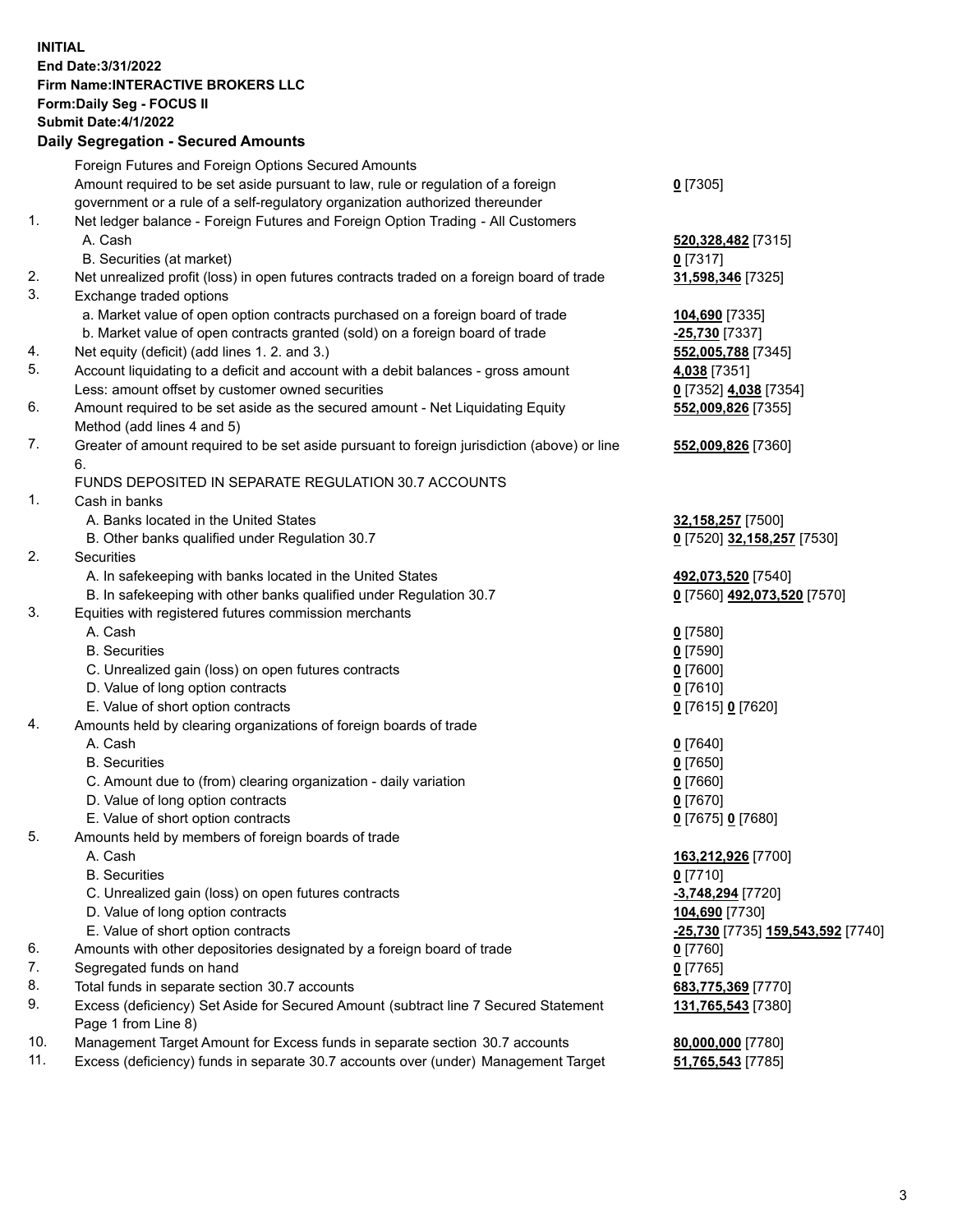**INITIAL End Date:3/31/2022 Firm Name:INTERACTIVE BROKERS LLC Form:Daily Seg - FOCUS II Submit Date:4/1/2022 Daily Segregation - Segregation Statement** SEGREGATION REQUIREMENTS(Section 4d(2) of the CEAct) 1. Net ledger balance A. Cash **8,184,280,116** [7010] B. Securities (at market) **0** [7020] 2. Net unrealized profit (loss) in open futures contracts traded on a contract market **308,220,739** [7030] 3. Exchange traded options A. Add market value of open option contracts purchased on a contract market **832,699,470** [7032] B. Deduct market value of open option contracts granted (sold) on a contract market **-723,610,618** [7033] 4. Net equity (deficit) (add lines 1, 2 and 3) **8,601,589,707** [7040] 5. Accounts liquidating to a deficit and accounts with debit balances - gross amount **1,089,107** [7045] Less: amount offset by customer securities **0** [7047] **1,089,107** [7050] 6. Amount required to be segregated (add lines 4 and 5) **8,602,678,814** [7060] FUNDS IN SEGREGATED ACCOUNTS 7. Deposited in segregated funds bank accounts A. Cash **996,131,134** [7070] B. Securities representing investments of customers' funds (at market) **5,195,348,200** [7080] C. Securities held for particular customers or option customers in lieu of cash (at market) **0** [7090] 8. Margins on deposit with derivatives clearing organizations of contract markets A. Cash **829,346,790** [7100] B. Securities representing investments of customers' funds (at market) **1,705,418,944** [7110] C. Securities held for particular customers or option customers in lieu of cash (at market) **0** [7120] 9. Net settlement from (to) derivatives clearing organizations of contract markets **-31,253,079** [7130] 10. Exchange traded options A. Value of open long option contracts **832,699,470** [7132] B. Value of open short option contracts **-723,610,618** [7133] 11. Net equities with other FCMs A. Net liquidating equity **0** [7140] B. Securities representing investments of customers' funds (at market) **0** [7160] C. Securities held for particular customers or option customers in lieu of cash (at market) **0** [7170] 12. Segregated funds on hand **0** [7150] 13. Total amount in segregation (add lines 7 through 12) **8,804,080,841** [7180] 14. Excess (deficiency) funds in segregation (subtract line 6 from line 13) **201,402,027** [7190] 15. Management Target Amount for Excess funds in segregation **155,000,000** [7194]

16. Excess (deficiency) funds in segregation over (under) Management Target Amount Excess

**46,402,027** [7198]